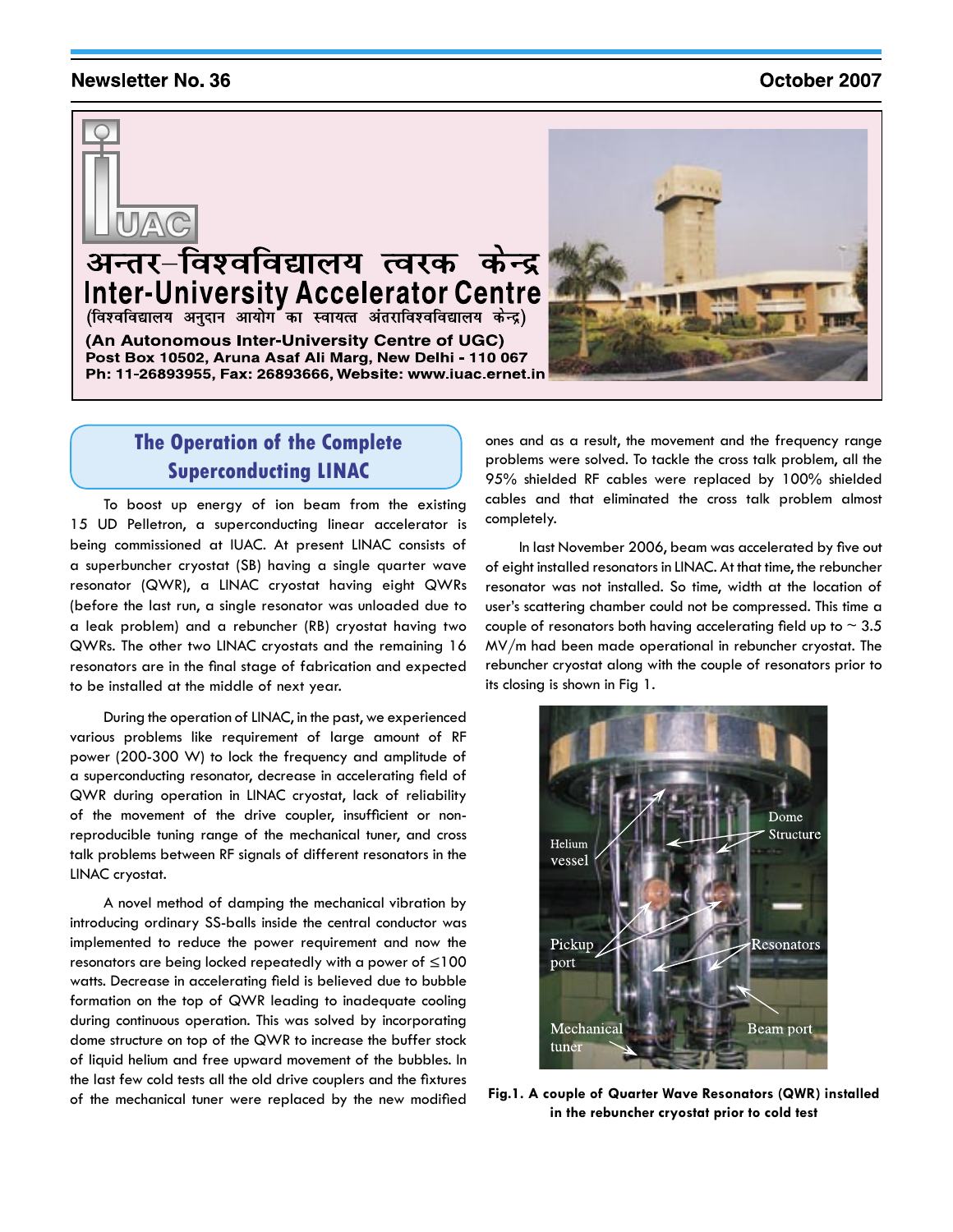

**Fig.2. Time spectrum of the bunched beam at the entrance of LINAC resonators**

In November 2007, 130 MeV 28Si+10 beam from Tandem was initially pre-bunched by the Multiharmonic buncher with the dark current removed by the high energy sweeper and a time width of  $\sim$ 1.1 ns was obtained at the entrance of the resonator of the SB cryostat. By carefully adjusting the phase and amplitude of the superbuncher resonator, a time width of  $\sim$  250 ps had been measured at the entrance of LINAC cryostat with the help of thin (50 µm) surface barrier detector cooled to subzero temperature. The time widths of the beam bunch with the resonator in SB Off and On condition are shown in Fig 2. The beam of 250 ps was then injected into the seven resonators of LINAC cryostat and a total energy gain of about 28 MeV was measured from all the resonators of LINAC cryostat by another thick surface barrier detector (300 µm) installed at the exit of LINAC. The energy spectrum of the beam from the Pelletron and after every resonator in LINAC is shown in Fig 3.



**Fig.3. Energy spectrum of the beam from the Pelletron and after turning on the seven resonators one by one in LINAC cryostat**

The beam was then transported up to the rebuncher which was located about 14 meters down the line from the

first LINAC cryostat. With the help of the switcher magnet, beam was further tuned up to the location of an experimental scattering chamber, at about 13 meters from the rebuncher cryostat. A pair of thick (300 µm) and thin surface (40 µm) barrier detectors cooled to subzero temperature were installed in the scattering chamber to measure the energy and time width of the beam bunch.

By optimizing the reference phase of a single resonator of the RB cryostat and then by changing the amplitude of the accelerating field, a time width of the beam bunch measured by the detector at the scattering chamber could be compressed from 1.1 ns to  $\sim$  400 ps. A nominal accelerating field of  $\sim$  1.7 MV/m was found to be adequate from a single resonator to re-bunch the beam at the experimental chamber. The time width of the beam bunch with the single rebuncher resonator Off and On condition is shown in Fig 4. Due to shortage of time towards the end of the experiment, not much effort could be devoted to further reduce the time width. But with a more systematic approach to vary the bunching field of the rebuncher in smaller steps and proper adjustment of the nuclear electronics, the time width of the beam bunch could be matched with the value obtained at the entrance of LINAC by the SB.



**Fig.4. Time spectrum of the bunched beam at the location of the user's scattering chamber with rebuncher off and on**

Now the operation of the complete LINAC with superbuncher, a single LINAC cryostat with seven QWRs and rebuncher had been demonstrated. The time bunching by the superbuncher at LINAC entrance and then the acceleration of the bunched beam by the LINAC resonators was already demonstrated in the past. This time, all the seven resonators installed in LINAC took part in the acceleration and then the time width of the beam bunch could be retained by the rebuncher resonator to produce the sub-nanosecond time bunch at the user's experimental chamber.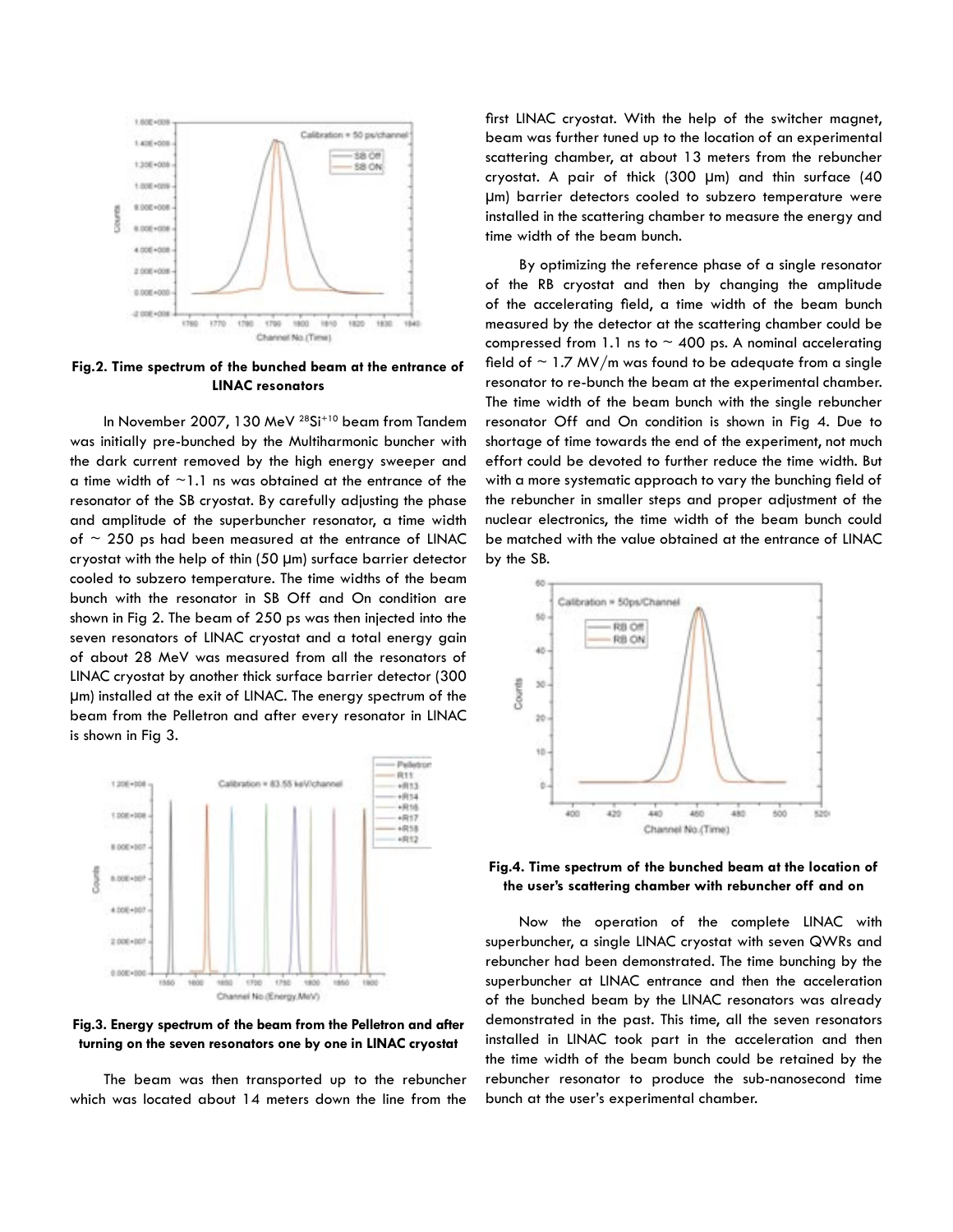#### **Prototype RFQ Fabrication**

A prototype RFQ model (1/4 length) is being fabricated at IUAC as part of the high current injector project. The low power RF tests were completed last year and this year the modulated vanes have been inspected and received from the Indo German Tool Room in Indore. The extremely precise machining has been completed successfully after many rounds of trial and error, and a final accuracy of 20 microns was achieved over the modulated surface. The photograph shows one of the central vanes and an end vane. The prototype is being fabricated with the vanes having been split into sixteen such pieces. The longest is around half a meter long.



**Fig.5: One of the central vanes and an end vane**

Apart from the modulated vanes, the water circulation system has been tested under pressure and found to perform satisfactorily. The temperature induced drifts in the resonant frequency were considerably reduced by circulation of constant temperature water through the vanes and posts of the cavity. The next step would be high power RF tests and frequency locking of the cavity with active tuners.

### **Wireless Control System for PKDELIS ECR Ion Source**

A modern DCS wireless based control system for the PKDELIS ECR ion source has been developed. The system uses MODBUS/RTU for data Acquisition module access and OPC technology for data communication to the control client which is a labview SCADA client. The system incorporates an M/ q scan which works in close interaction with the data acquisition modules bypassing the OPC server. The complete scan takes

minimum time. Integration to the main IUAC control system is achieved by implementing a bridge program to make data available to the main control system in the data format used in the IUAC main pelletron control system. The control system has proven to be low cost, rugged, reliable and flexible. A schematic of the control system is shown in Fig. 6.



**Fig.6: Schematic of the control system**



**Fig.7: View of MODBUS control modules**

A typical charge state distribution optimized on  $Ar^{8+}$ is shown in Fig 8. Specifically for high voltage applications, 2.45 GHz transmitters are used for easier control. A 60 kV high voltage platform used for operating power supplies at source potential uses these transmitters to communicate to ground potential. A view of the 60 kV deck coupled to the source is shown in Fig. 9.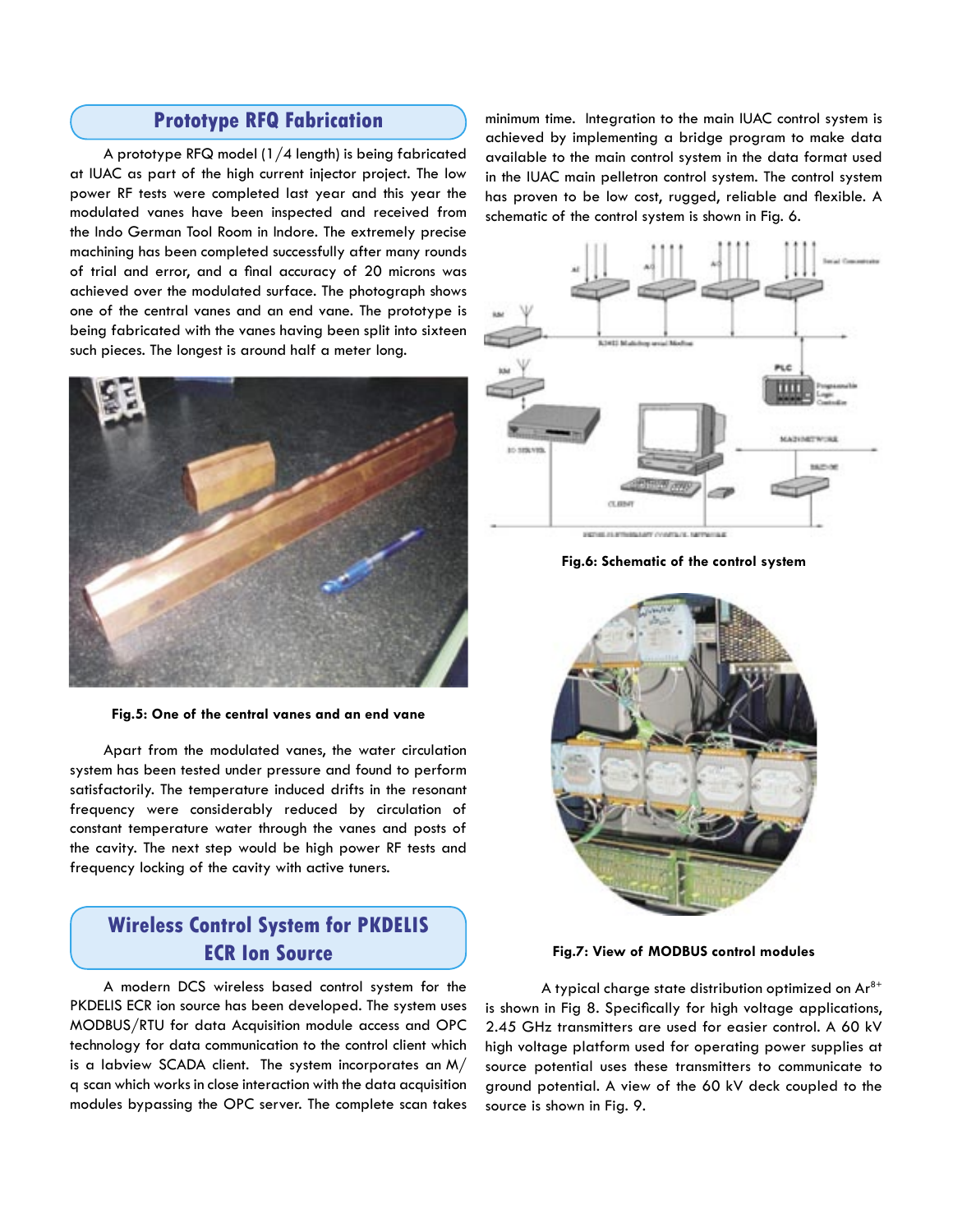

**Fig.8: Charge state distribution optimised on Ar8+**



**Fig.9: View of 60 kV Deck coupled to PKDELIS ECR Source**

#### **Indian National Gamma Array in Beam Hall II**

The support structure of Indian National Gamma Array (INGA), which will house the 24 Suppressed Clover germanium detectors, has been installed in Beam hall II. The response to experimental proposals for using the INGA was overwhelming during the "Nuclear Physics with Beam hall II facilities workshop" (Aug 30, 31, 2007). With the arrival of Clover and ACS detectors from TIFR, UGC-DAE-CSR, and SINP the INGA will have all detectors in place to increase the photo peak efficiency to  $\sim$  5%.

All the Clover Germanium detectors will be cooled by a dedicated automatic liquid nitrogen filling system developed in house. Custom made power supplies will be used to bias the

Germanium detectors and the Anti-Compton shields. Clover modules developed in IUAC will help in processing signals from suppressed Clover Germanium detectors. The signals will be digitized by the 8 channel 13 bit CAMAC ADC-814 developed in house. Multi CAMAC crate based data acquisition CANDLE of IUAC will be used for collecting data from all the detectors. The detectors are arranged in two hemispherical structures (Figs. 10 and 11) each movable on precision rails by dedicated controlled motor. In the HYRA-INGA combination the forward structure will be removed and the back structure can be moved forward to HYRA target. The arrangement of detectors is shown in Figs. 10 & 11.



**Fig.10: The side view of INGA during installation in Beam hall II**



**Fig.11: The inside view of INGA during installation in Beam hall II**

## **Workshops /Acquaintance Programs (April – October, 2007)**

A One Day **Acquaintance Programme** of IUAC was held at Pandit Ravishankar Shukla University, **Raipur** on 20th July 2007. It was well attended by sixty participants. Another IUAC Acquaintance Programme was held on 17th August, 2007, in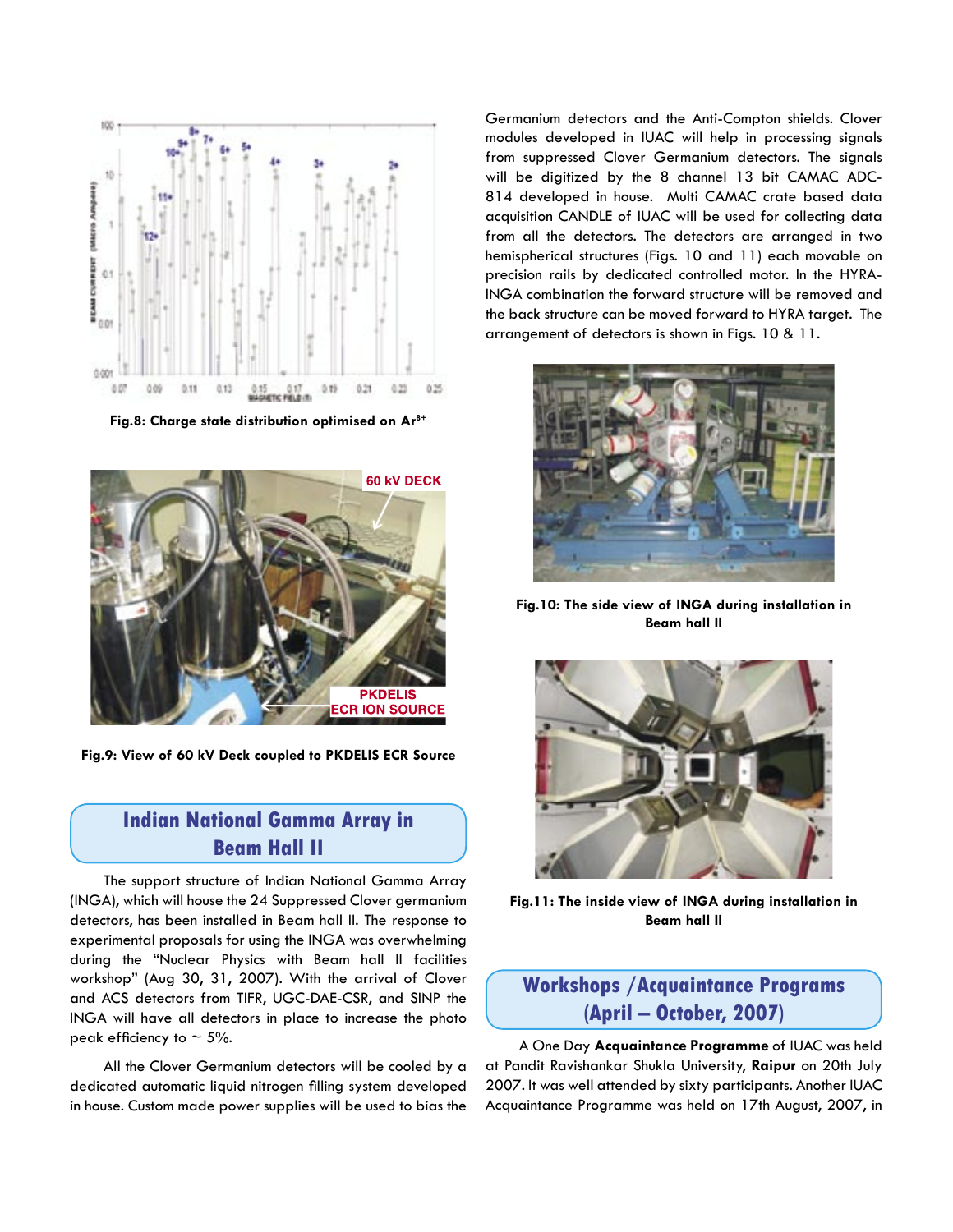the Department of Studies in Physics of Karnataka University, **Dharwad.** The programme was locally organised by Dr. N.M. Badiger and coordinated by Chairman of the Department, Prof. S.S. Kubkaddi. Approximately 90 participants comprising of students, faculty members of the university as well as others coming from different educational institutes, colleges and universities located on or around Dharwad, actively attended the day long programme. Both the programmes generated a lot of enthusiasm among the young faculty and students attending the programme.

Eighteenth **International Conference on 'Ion Beam Analysis'** was jointly organized in Hyderabad from 23rd Oct. to 28<sup>th</sup> Oct. by Hyderabad university, Inter University Accelerator Centre and Institute of Physics, Bhubaneswar. Prof. A.P. Pathak of Hyderabad University was the chairman. Dr. D.K. Avasthi, IUAC and Dr. B.N. Dev, ICAS were co-chairs for the event. There were 270 participants from 34 countries who participated in this prestigious biennial event in Ion Beam Science, which was hosted in any Asian country for the first time since its inception over 35 years back. Theme of the conference was Ion Beams in nano- and bio-materials. There were 30 invited talks, 60 oral presentations and 240 posters. More than 200 papers were submitted for proceedings, which are under refereeing process for publication in Nuclear Instruments and Methods B. Another two day workshop on **"Materials Science with Swift Heavy Ions"** was organised on September 17-18, 2007 at IUAC. The topics covered included Electronic energy loss induced interface and surface modifications, ion beam induced epitaxial re-crystallization, fabrication of nano/micropores modification of oxide materials and creation and modification of nanoparticles by SHI. The workshop was attended by approximately 80 participants. The workshop included 16 invited talks and nearly 40 contributed papers (14 oral and 26 posters).

A one day workshop on **Accelerator Mass Spectrometry (AMS**) was organized at IUAC, New Delhi on October 05, 2007. The aim of the workshop was to inform the users about AMS facilities available at IUAC and to plan the future programs regarding utilization of AMS facility at IUAC. Around 80 participants from different universities and institutes participated in the workshop. Technical details of AMS facilities and the applications of  $10Be$  and  $26AI$  AMS measurements in different fields of basic sciences were discussed in the workshop.

To meet the growing interest in the study of radiation environment around accelerators and low level radiations, a conference was arranged on "**Accelerator and low level radiation safety"** on April 26-27 at IUAC. A number of eminent experts in this field were invited to exchange experiences and information on this topic. The sessions included several invited talks, contributory oral and poster presentations. Participation

of research scholars and young researchers from academic institutions and universities was strongly encouraged.

### **Status of 15UD Pelletron (April 1 to October 31, 2007)**

Operation of Pelletron was quite satisfactory from 1st April 2007 to 31st October 2007. An important landmark was achieved by IUAC Pelletron during this period. One of the charging chains of Pelletron completed 1,00,000 hours of operation. There were one scheduled and two unscheduled tank openings of the Pelletron. Scheduled maintenance took place in the month of October 2007. Routine maintenance jobs like, terminal foil stripper loading, column support post and accelerating tube resistors maintenance, charging system maintenance, in-tank ion pump maintenance and maintenance of rotating parts inside tank were carried out in this maintenance. Other major jobs done in this maintenance were replacement of ion pumps in lower terminal area (IP T-2) and in vault area (IP 04-1). Maintenance of the ion source along with Cesium loading and conditioning of deck high voltage power supply were also carried out during this scheduled maintenance.

Generated Voltmeter Motor (GVM) broke down during 197Au, 7+, 100 MeV beam run in materials science line. GVM motor broke down for the first time since the commissioning of IUAC Pelletron accelerator. The first unscheduled tank opening maintenance was in May 2007 for the replacement of this damaged GVM motor. After this maintenance, the stability of accelerator improved.

Failure of gas stripper and full consumption of foil strippers lead to another unscheduled tank opening maintenance. This maintenance was held in the month of July 2007. Problem of gas stripper was rectified by replacing gas valve control card. Fresh lot of foil strippers were also loaded in terminal.

Maximum terminal voltage achieved during high voltage conditioning was  $14.57$  MV. <sup>12</sup>C beam (91 MeV) was delivered to user at the maximum terminal potential of 13.91 MV and  $28$ Si beam (40 MeV) was delivered to user at the minimum terminal potential of 5.75 MV. Out of total beam time of 2258 hours, 449 hours were used for pulsed beam runs using multi harmonic buncher (MHB) along with low energy chopper and traveling wave deflector.

A chiller which was used inside accelerator tank to regulate the temperature inside tank environment around 25° C was quite old and prone to accident during operation. Therefore, a new chiller for this purpose was designed and fabricated. The fabrication was done by a local vendor